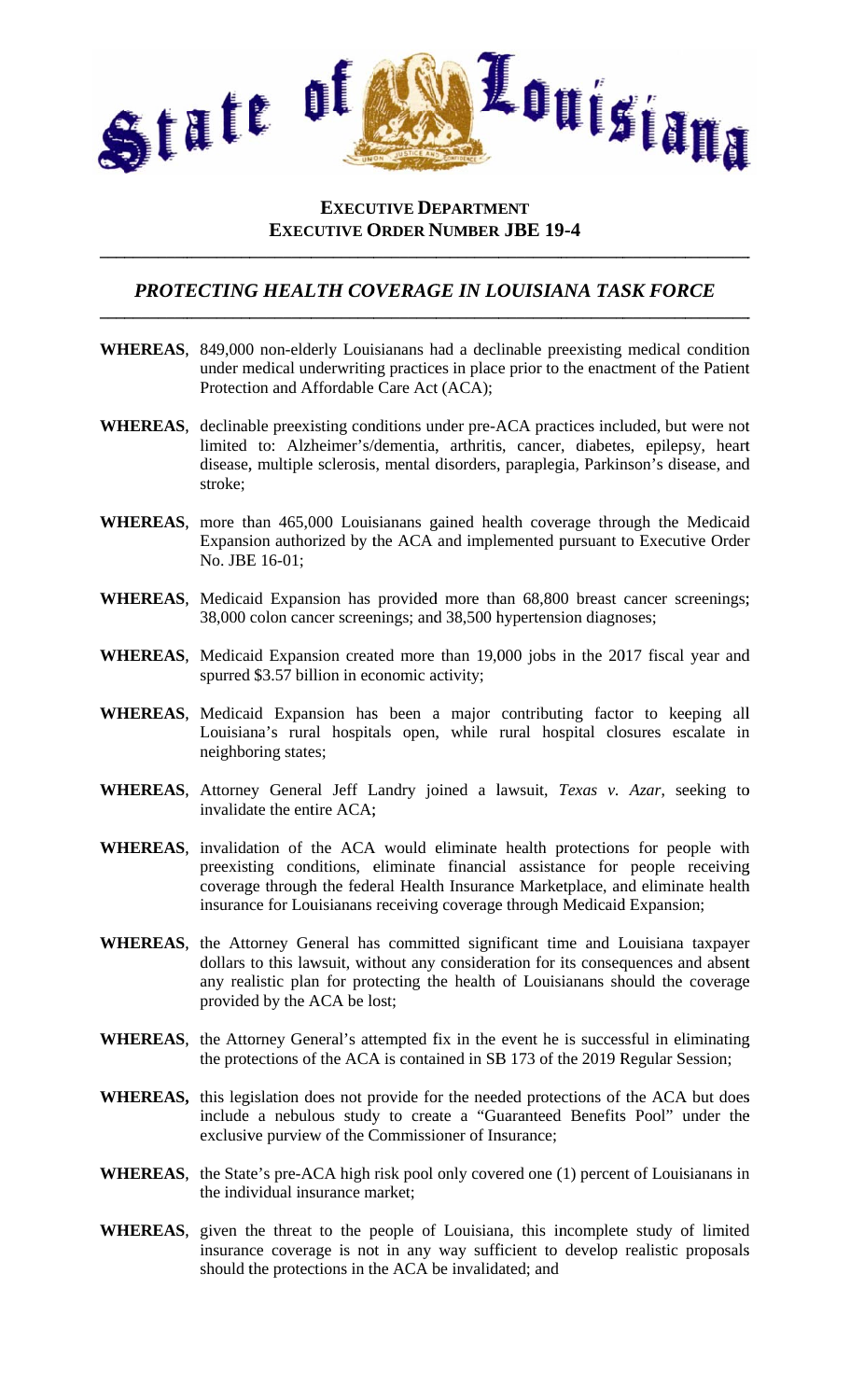**WHEREAS**, a more comprehensive and thoughtful consideration of the risks faced by the people of Louisiana as well as the policy solutions and the needed funding is necessary.

**NOW, THEREFORE, I, JOHN BEL EDWARDS**, Governor of the State of Louisiana, by virtue of the authority vested by the Constitution and laws of the State of Louisiana, do hereby order and direct as follows:

- **SECTION 1:** No executive branch departments of the State of Louisiana shall abridge a person's access to health insurance as prescribed by state and federal law.
- **SECTION 2:** The Protecting Health Coverage in Louisiana Task Force is hereby established within the Executive Department.
- **SECTION 3:** The duties of the Task Force include, but are not limited to, the following:
	- A. The Task Force shall develop policy proposals to maintain health care coverage for Louisianans at risk of losing health insurance or health protections due to *Texas v. Azar*.
	- B. The Task Force shall study and develop policy proposals to mitigate the impact of the loss of preexisting condition protections including, but not limited to: 1) guaranteed issue; 2) preexisting condition exclusion prohibition; 3) prohibition of lifetime and annual limits on coverage; 4) essential health benefits, 5) nondiscrimination.
	- C. The Task Force shall study and develop policy proposals to mitigate the impact of more than 465,000 Louisianans losing Medicaid coverage due to *Texas v. Azar*.
	- D. The Task Force shall study and develop policy proposals to determine the aggregate funding needed and financing options for the health coverage and health protections afforded by the ACA.
	- E. The Task Force shall study and develop policy proposals to maximize insurance coverage and minimize out-of-pocket medical costs in Louisiana.
- **SECTION 4:** The Task Force shall be composed of a maximum of eleven (11) voting members, who shall be designated by and serve at the pleasure of the Governor. The Governor shall designate a Chair and Co-Chair from among the appointed members.
- **SECTION 5:** The members shall include:
	- A. The Governor, or designee;
	- B. The Secretary of Health, or designee;
	- C. The Commissioner of Insurance, or designee;
	- D. The Attorney General, or designee;
	- E. The Chairmen of the House and Senate Health and Welfare Committees, or their designees;
	- F. Two at-large members representing consumer health groups, appointed by the Governor;
	- G. Two at-large members representing the insurance industry appointed by the Governor; and
	- H. One at-large member with expertise in economics and/or fiscal modeling, appointed by the Governor.
- **SECTION 6:** The Task Force shall meet at regularly scheduled meetings and at the call of the Chair.